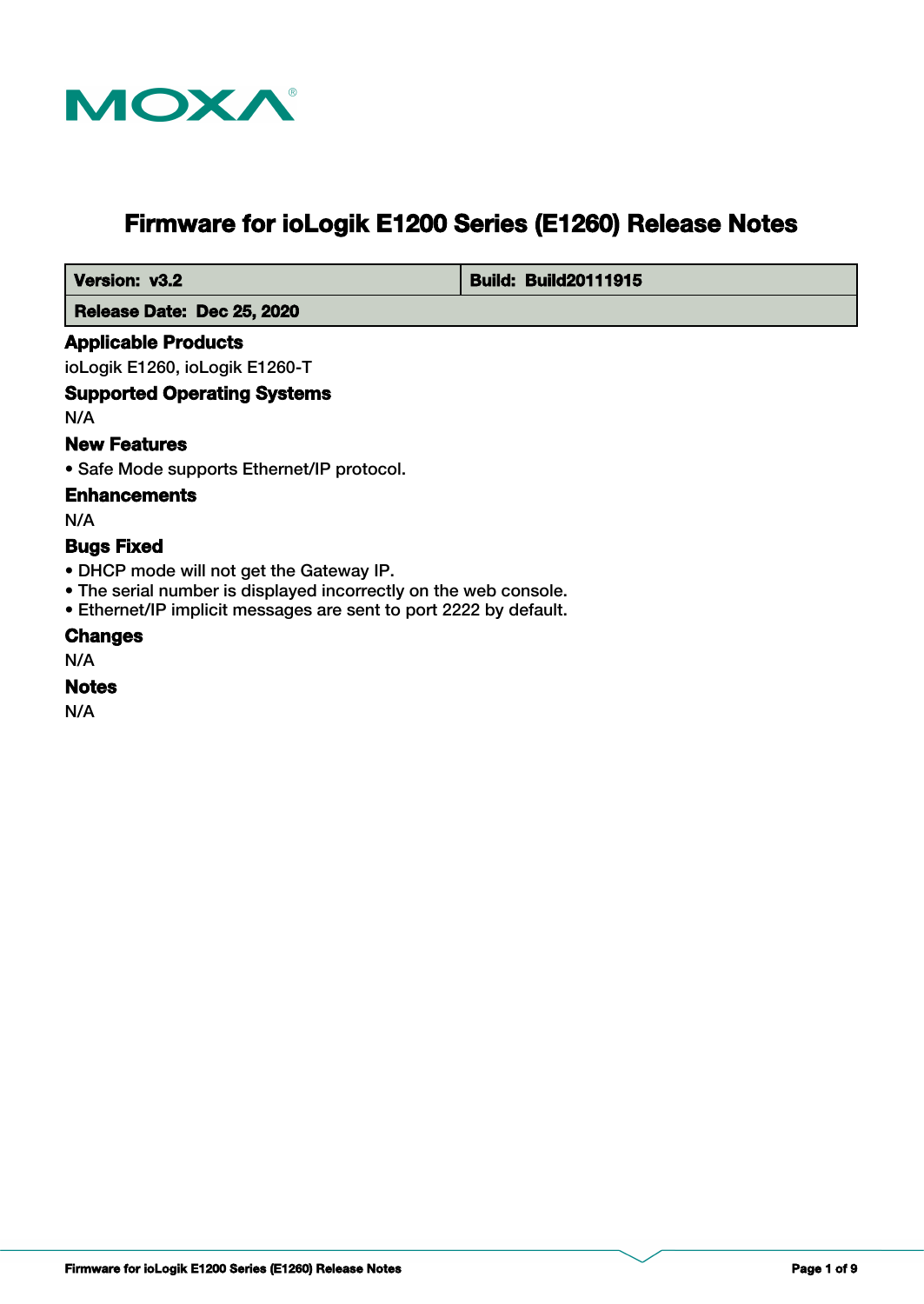

#### **Version: v3.1 Build: Build: Build19110615**

 **Release Date: Nov 26, 2019**

### **Applicable Products**

ioLogik E1260, ioLogik E1260-T

#### **Supported Operating Systems**

N/A

#### **New Features**

- EtherNet/IP registration on Moxa's licensing website is no longer required.
- Added case insensitive content-length for RESTful API.

## **Enhancements**

N/A

## **Bugs Fixed**

- Fixed inaccurate counter value when using Modbus to start a pulse (E1210/E1212/E1213).
- Fixed opposite on/off pulse width display on web console (E1211/E1212/E1214).
- Fixed that the offset scaling value will reset after changing the Alias name (E1260).
- Fixed self-rebooting when entering URL in the browser for the configuration file.
- Fixed EDS file import connection error.

• Fixed failure when using save counter on power failure and reset counter at the same time (E1210/E1212/E1213).

- Fixed inaccurate counter value when using high frequency (E1210/E1212/E1213).
- Fixed that the trap community name is not included in the export file.
- Fixed that EtherNet/IP cannot use the "Set Attribute Single" service.
- Added an enable RESTful API setting in the configuration file.

## **Changes**

N/A

## **Notes**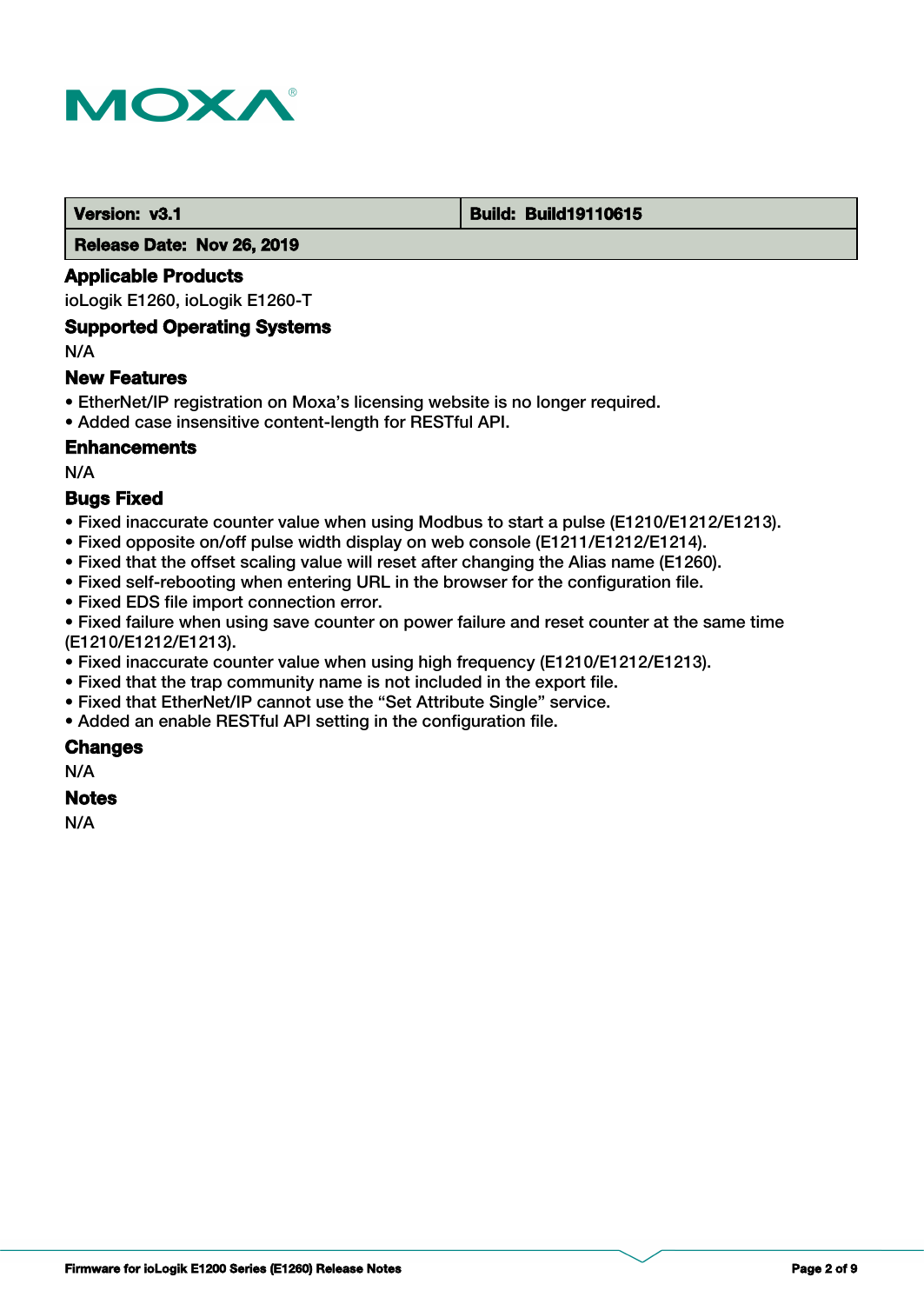

#### **Version: v3.0 Build: Build: Build17111512**

 **Release Date: Jan 16, 2018**

## **Applicable Products**

ioLogik E1260, ioLogik E1260-T

## **Supported Operating Systems**

N/A

#### **New Features**

- Added OPTIONS method for RESTful API.
- Added quick access URI for RESTful API.

## **Enhancements**

- Added SNMP Trap Community Setting on web console
- Mentioned max. 16 characters on password setting page

#### **Bugs Fixed**

- Fixed DHCP lease time did not ask for extension when half of the lease time elapsed.
- Closed IP forwarding function (Port 0).
- Closed UDP Port 161 when SNMP agent is disabled.
- Fixed RESTful API header case-sensitive issue.
- Fixed invalid token issue on login page when using Firefox.

#### **Changes**

N/A

## **Notes**

- This version of firmware works with the ioSearch V2.0 or later only.
- Update only the next or the previous released firmware version to prevent from system failure.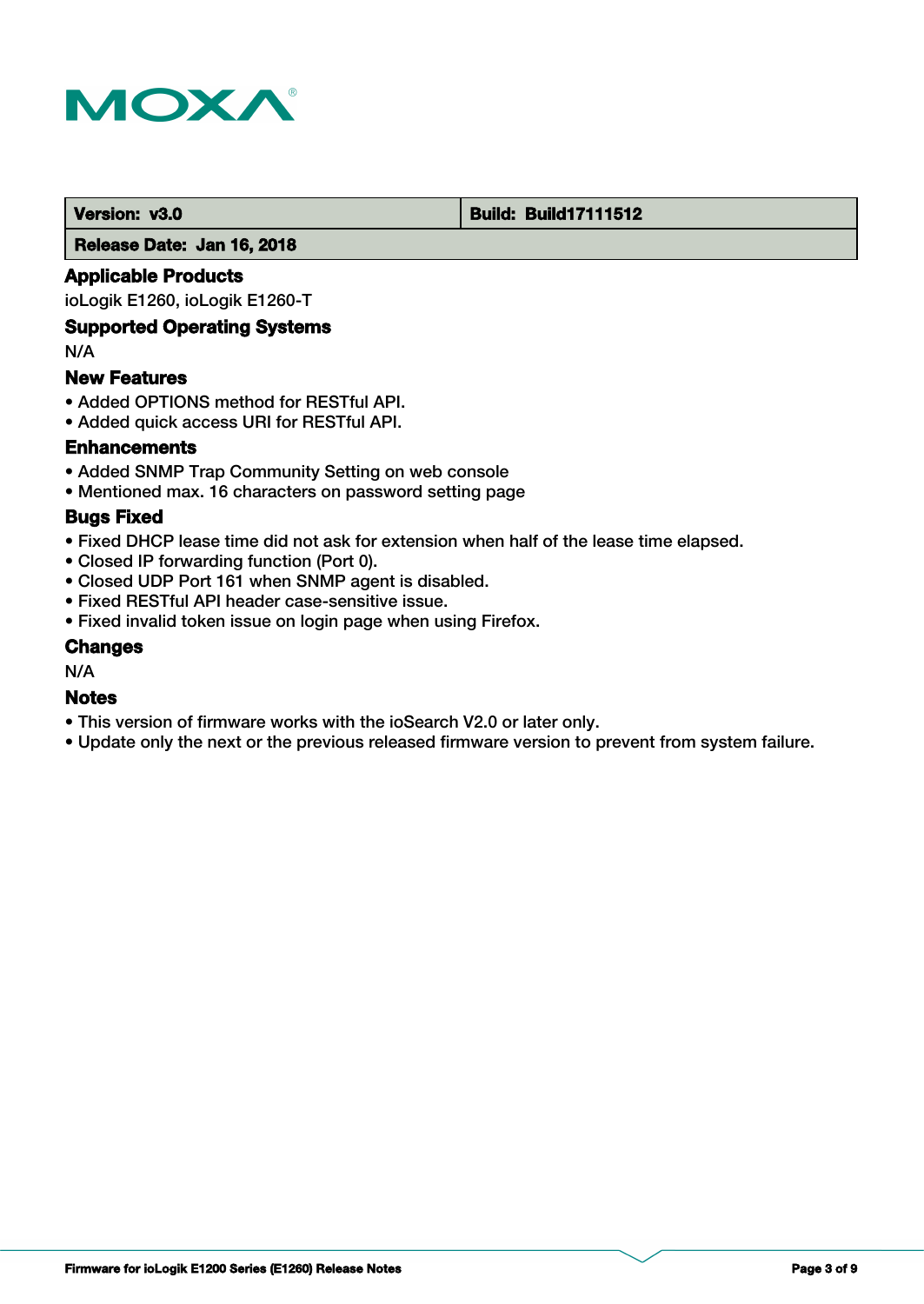

#### **Version: v2.5 Build: Build: Build16091211**

 **Release Date: N/A**

## **Applicable Products**

ioLogik E1260, ioLogik E1260-T

#### **Supported Operating Systems**

N/A

## **New Features**

- Added EtherNet/IP protocol.
- Added RESTful API.
- Added new registers for Modbus/TCP protocol.
- Added new OIDs of SNMP protocol.
- Modbus, EtherNet/IP, RESTful Services can be disabled (default: enable).
- Added sending heartbeat to 9500 port of MX-AOPC UA Server after heartbeat function is enabled.
- Increased password length from 8 to 16.
- Added checking special character function for preventing from Cross-Site Scripting.
- Changed sending password from GET to POST method.

#### **Enhancements**

N/A

#### **Bugs Fixed**

• Fixed file transfer with Chrome browser issue (e.g. firmware update, configuration import or export).

#### **Changes**

N/A

## **Notes**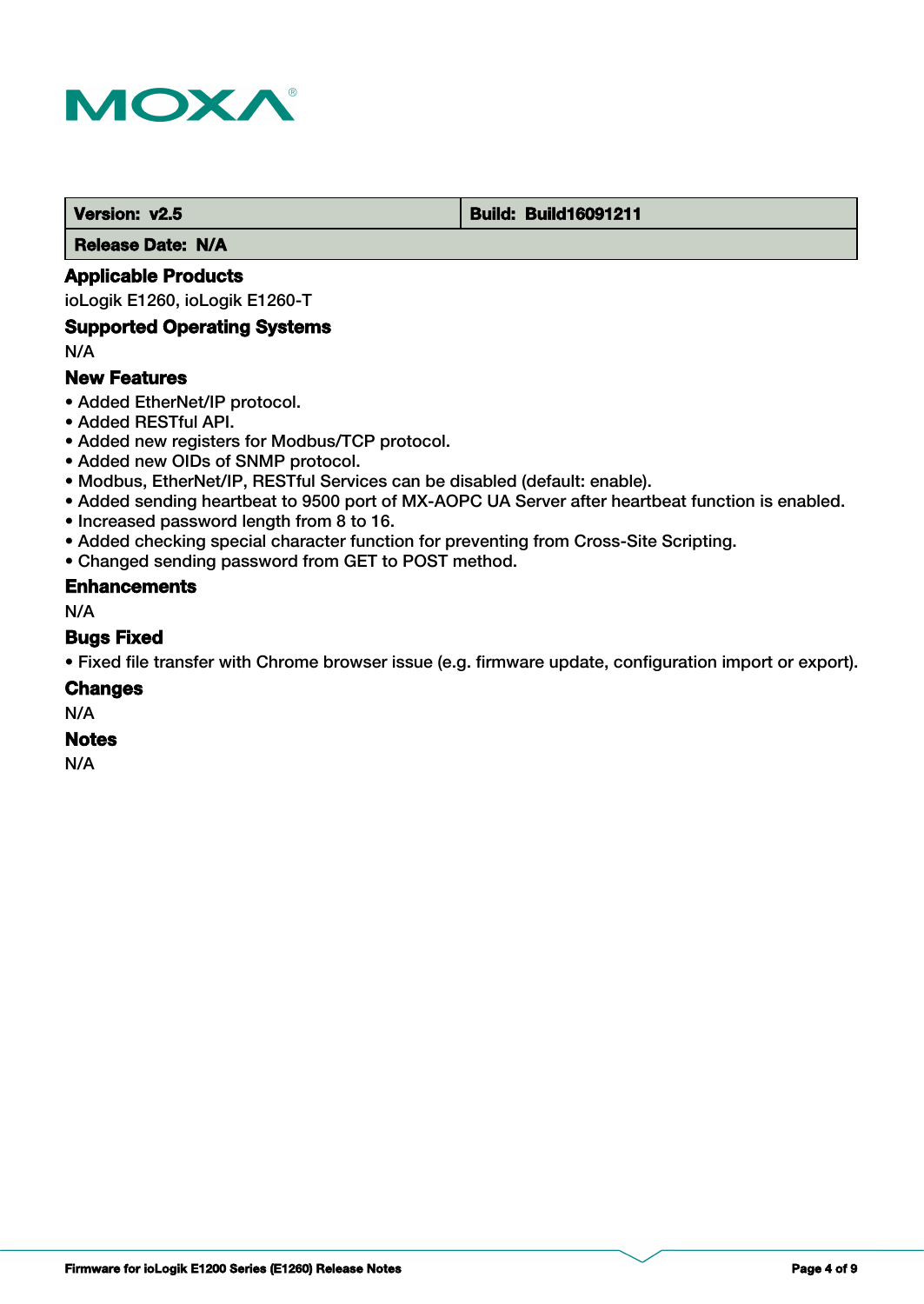

| Version: v2.4                                           | <b>Build: Build16053018</b> |  |
|---------------------------------------------------------|-----------------------------|--|
| <b>Release Date: N/A</b>                                |                             |  |
| <b>Applicable Products</b>                              |                             |  |
| ioLogik E1260, ioLogik E1260-T                          |                             |  |
| <b>Supported Operating Systems</b>                      |                             |  |
| N/A                                                     |                             |  |
| <b>New Features</b>                                     |                             |  |
| • Improve protocol efficiency with ioLogik 2500 series. |                             |  |
| <b>Enhancements</b>                                     |                             |  |
| N/A                                                     |                             |  |
| <b>Bugs Fixed</b>                                       |                             |  |
| N/A                                                     |                             |  |
| <b>Changes</b>                                          |                             |  |
| N/A                                                     |                             |  |
| <b>Notes</b>                                            |                             |  |
| N/A                                                     |                             |  |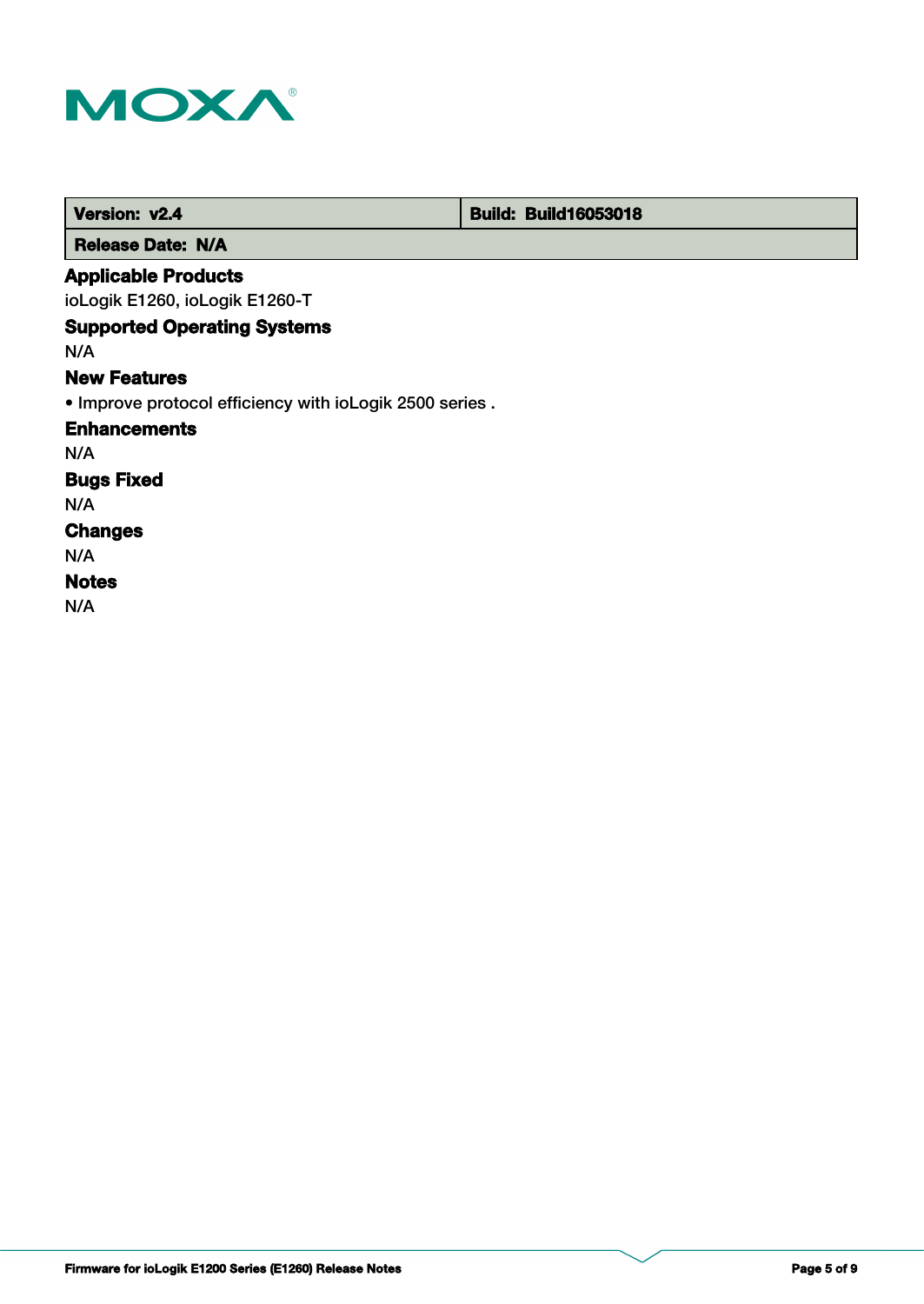

 **Version: v2.2 Build: Build: Build14121211** 

 **Release Date: N/A**

## **Applicable Products**

ioLogik E1260, ioLogik E1260-T

## **Supported Operating Systems**

N/A

## **New Features**

- Support ioLogik 2500 expansion mode.
- Support scaling.

## **Enhancements**

N/A

## **Bugs Fixed**

• E1260 RTD channels cannot be updated to AOPC server .

#### **Changes**

N/A

## **Notes**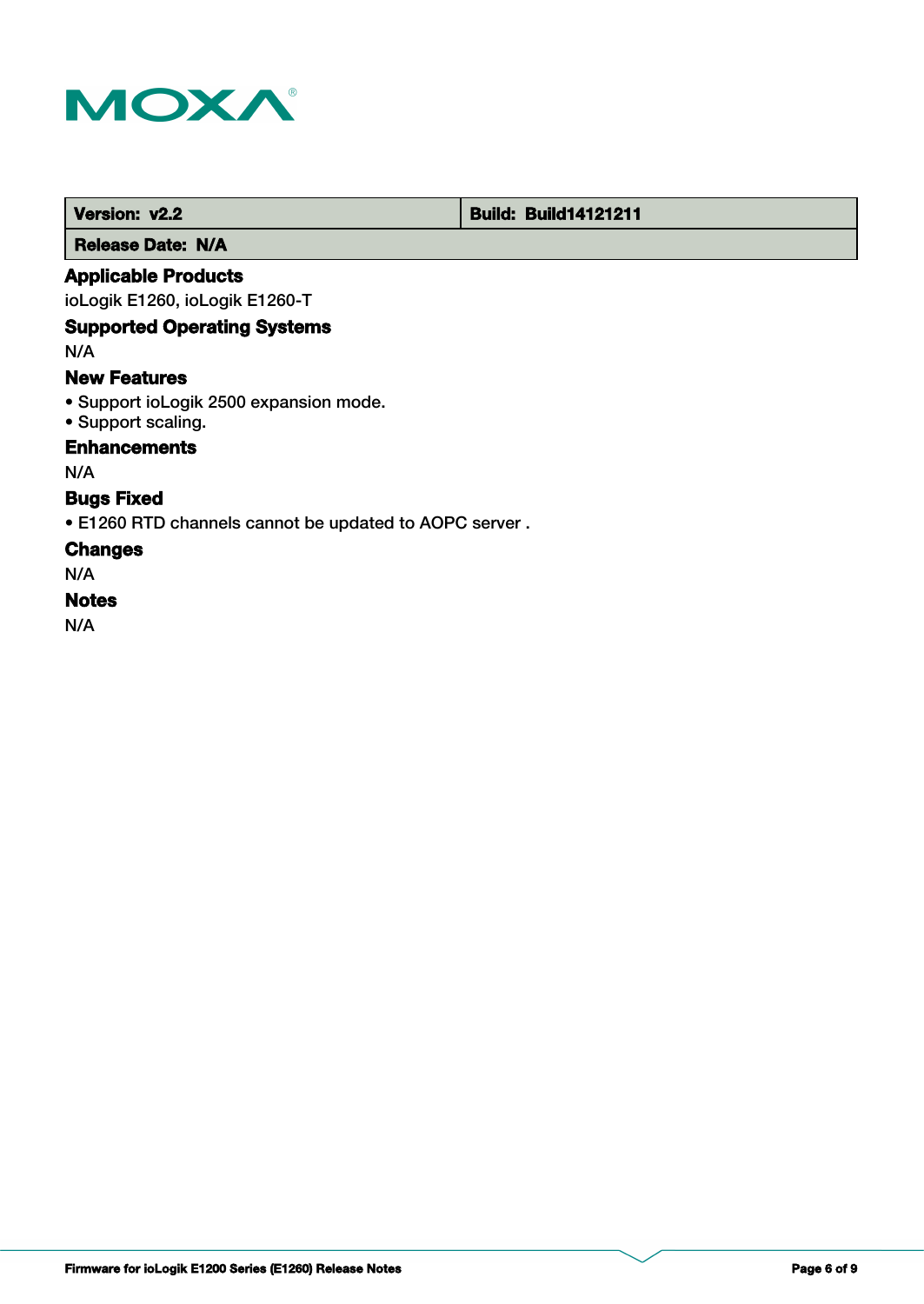

#### **Version: v2.0 Build: Build: Build13041515**

 **Release Date: N/A**

## **Applicable Products**

ioLogik E1260, ioLogik E1260-T

## **Supported Operating Systems**

N/A

#### **New Features**

- Support SNMP protocol.
- Add P2P heartbeat function .

## **Enhancements**

• Do not allow user setup incorrect RTD Sensor type

## **Bugs Fixed**

- While AOPC discounted, ioLogik E1260 should not shut down.
- Subnet mask should be show on Web UI while DHCP setting.
- Counter Value should be keep while entering to the Safe Mode.

#### **Changes**

N/A

## **Notes**

- This version of firmware works with the ioSearch V1.5 or later only.
- Use web console when upgrading firmware from V1.0 to V1.10.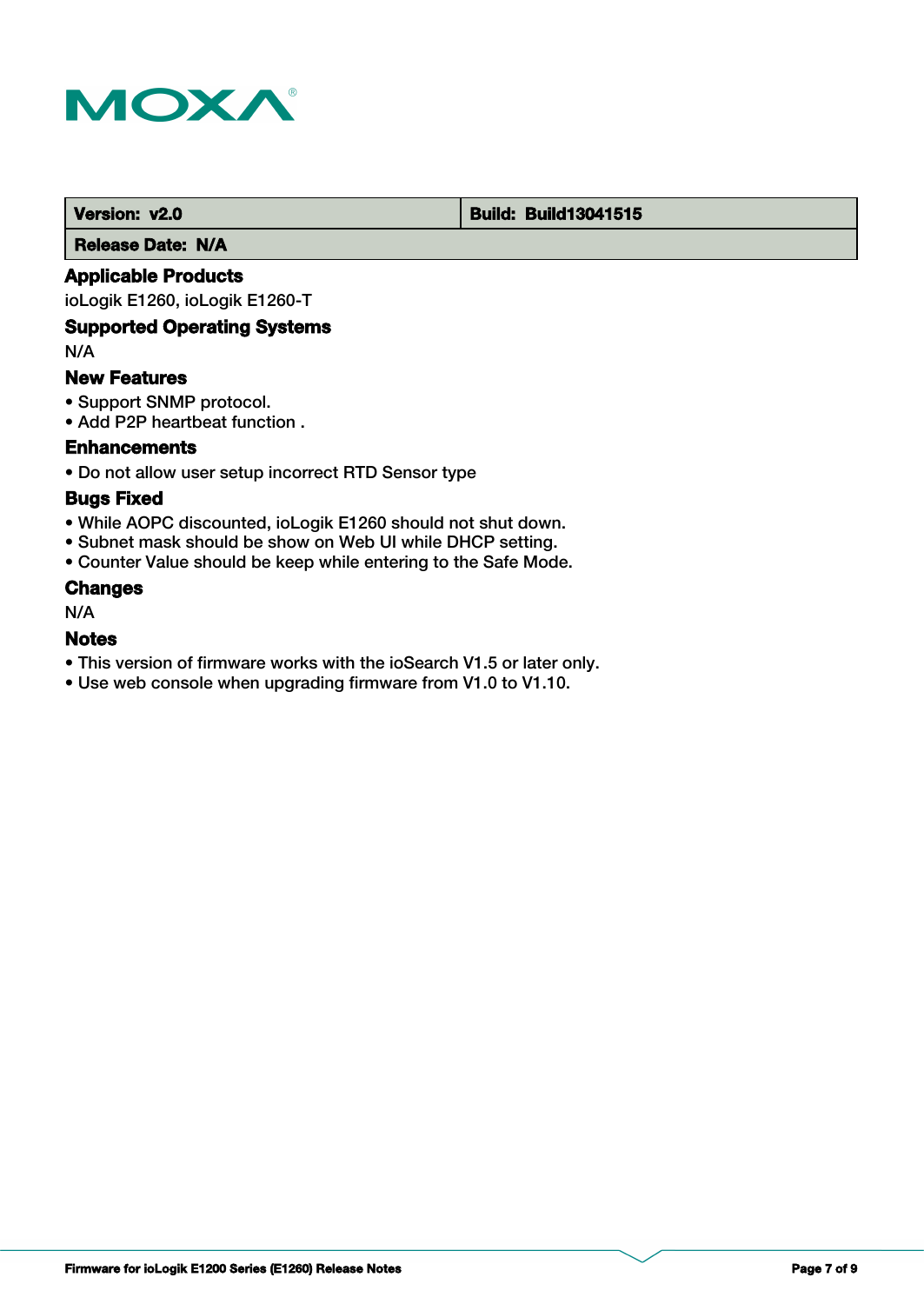

п

| Version: v1.9                                                     | <b>Build: Build11112413</b> |
|-------------------------------------------------------------------|-----------------------------|
| <b>Release Date: N/A</b>                                          |                             |
| <b>Applicable Products</b>                                        |                             |
| ioLogik E1260, ioLogik E1260-T                                    |                             |
| <b>Supported Operating Systems</b>                                |                             |
| N/A                                                               |                             |
| <b>New Features</b>                                               |                             |
| N/A                                                               |                             |
| <b>Enhancements</b>                                               |                             |
| • Ensured system to work properly after unstable power condition. |                             |
| <b>Bugs Fixed</b>                                                 |                             |
| N/A                                                               |                             |
| <b>Changes</b>                                                    |                             |
| N/A                                                               |                             |
| <b>Notes</b>                                                      |                             |
| N/A                                                               |                             |

т